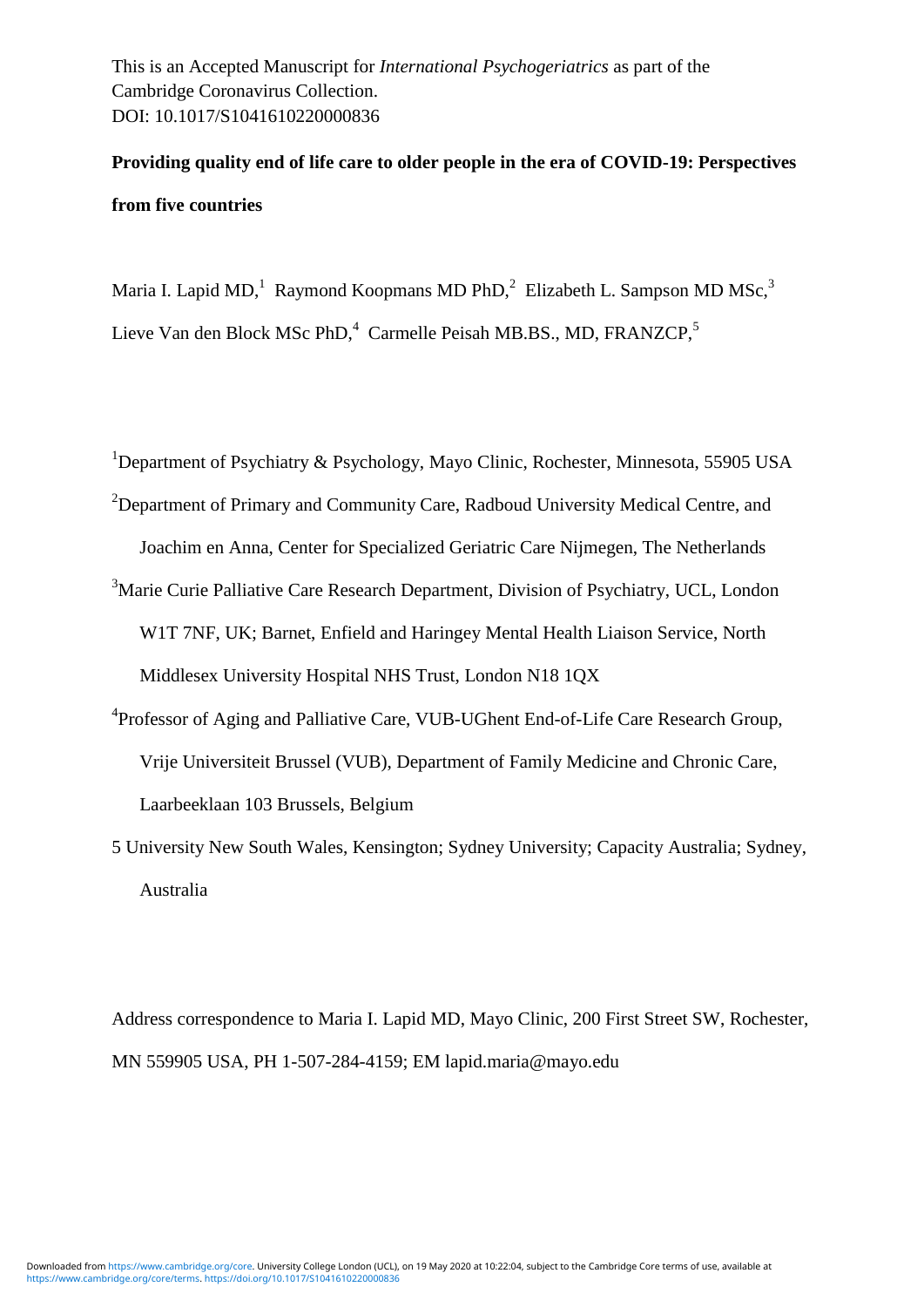## **Introduction**

Providing quality end-of-life care for older people is one of our biggest challenges in this new COVID-19 era. Advanced age, because of its association with a range of physical comorbidities, is associated with greater mortality with COVID-19. Specifically, case fatality rates in the 70+ age group range from 8.6%-13.4% compared with 0.0026%-0.3% in those under 45 (Ruan, 2020; Zhou *et al.*, 2020). However, vulnerability is not conferred by physiological factors alone, but additionally by psychosocial factors such as ageism and ethical considerations such as distributive justice (Stirling, 2020; Truog *et al.*, 2020). Those who are at high risk for COVID-19 are the same patients we take care of in geriatric psychiatry, geriatrics, nursing home, hospice, and palliative care, i.e., older, ill, frail, cognitively impaired, at high risk of delirium with mental and physical comorbidities (van den Brink *et al.*, 2017). An acute COVID-infection may be, as Ballentine (Ballentine, 2020) suggested, "what collapses the house of cards" for our vulnerable patients.

In ensuring optimal end-of-life care for this vulnerable population, the palliative and hospice care philosophy is critical. This philosophy is based on the alleviation of distressing pain and other burdensome symptoms, provision of support for psychosocial and spiritual issues, and the optimization of quality of life for patients with life-limiting illnesses and their families or caregivers (Ballentine, 2020). Ensuring comfort in dying, managing symptoms, ensuring high-quality medico-ethical decision-making based on wishes and preferences, and supporting families and providers is business as usual for palliative care, which has never been more important.

This article will explore the key challenges currently afoot in providing quality end-of-life care to older people in the COVID pandemic from the perspective of clinicians and researchers from five countries. We explore ways to preserve the same level of care our patients already receive and to avoid care disparities at the end of life, concluding with suggestions for clinicians trying to achieve this.

### **Human rights and bioethical principles at stake**

In the pre-COVID-19 era, equitable access to high quality health, implicitly including end of life (Peisah, 2018), was a human right articulated under Article 25 of the Convention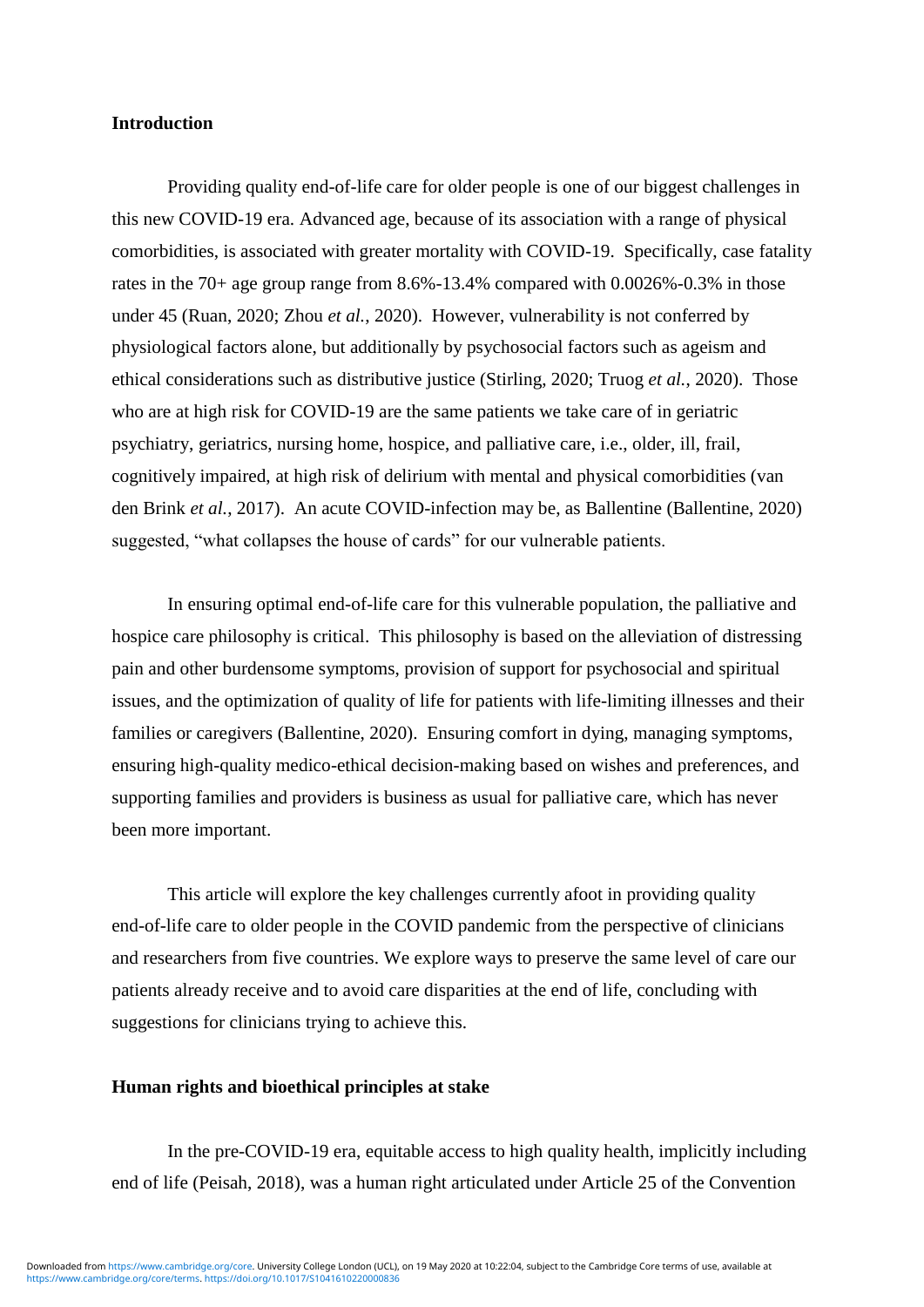of the Rights of Persons with Disabilities (CRPD) (United Nations Committee on the Rights of Persons With Disabilities, 2020). Similarly, equitable access to palliative care, including pain relief, is a human right owed to all, including those in residential care (Froggatt *et al.*, 2020; Markham *et al.*, 2019; Palliative Care for Older People in Care and Nursing Homes in Europe (PACE) Project, 2019). The challenge in this COVID-19 era is to provide—where possible given our severely compromised health environments— this equitable access to high quality death and dying even to the most vulnerable.

To honor ethical principles of beneficence, non-maleficence, preserving autonomy and truth-telling, clinicians must act in the best interests of their patients in a transparent manner to maximize autonomous decision-making and to do no harm. For many of us depending on health care settings and resources, this pandemic has forced our hand and limited certain treatment options. Accordingly, we cannot offer choice where choice doesn't exist (e.g. "Do you want to go to Intensive Care (ICU)?") as advocated in Australia (Greenaway and Arunarthy, 2020). Ballentine stated that maintaining grace, while helping patients and families to understand and decide, are all in palliative care's "wheelhouse" (Ballentine, 2020).

There have been a number of ethical approaches to resource allocation, including "first come, first served," saving most life years or maximizing benefits and prognosis, giving priority to the worst off, or to those able to contribute most such as health workers (Emanuel *et al.*, 2020). Additionally, we have a duty of resource stewardship enabling us to "do the best for the most." Age should not be a criterion per se amongst any of these options, but tends to correlate with poorer prognosis, less life years, and less—or no—benefits of invasive treatments. We know that both frailty and age are associated with worst non-beneficial outcomes in intensive care (Carter *et al.*, 2019; Muscedere *et al.*, 2017), and frailty scoring has become a cornerstone of COVID-19 ICU resource allocation in many countries, although this remains controversial in some parts of the world (see below).

The primary role of beneficence and non-maleficence in resource allocation existed pre-COVID. At a National Academies workshop in November 2019 to discuss Crisis Standards of Care principles and processes for non-disaster shortages (Hick *et al.*, 2009; Hick *et al.*, 2020), strategies for scarce resource situations included "Reallocate" (removal of resources such as ventilators and Extra-Corporeal Membrane Oxygenation from one area or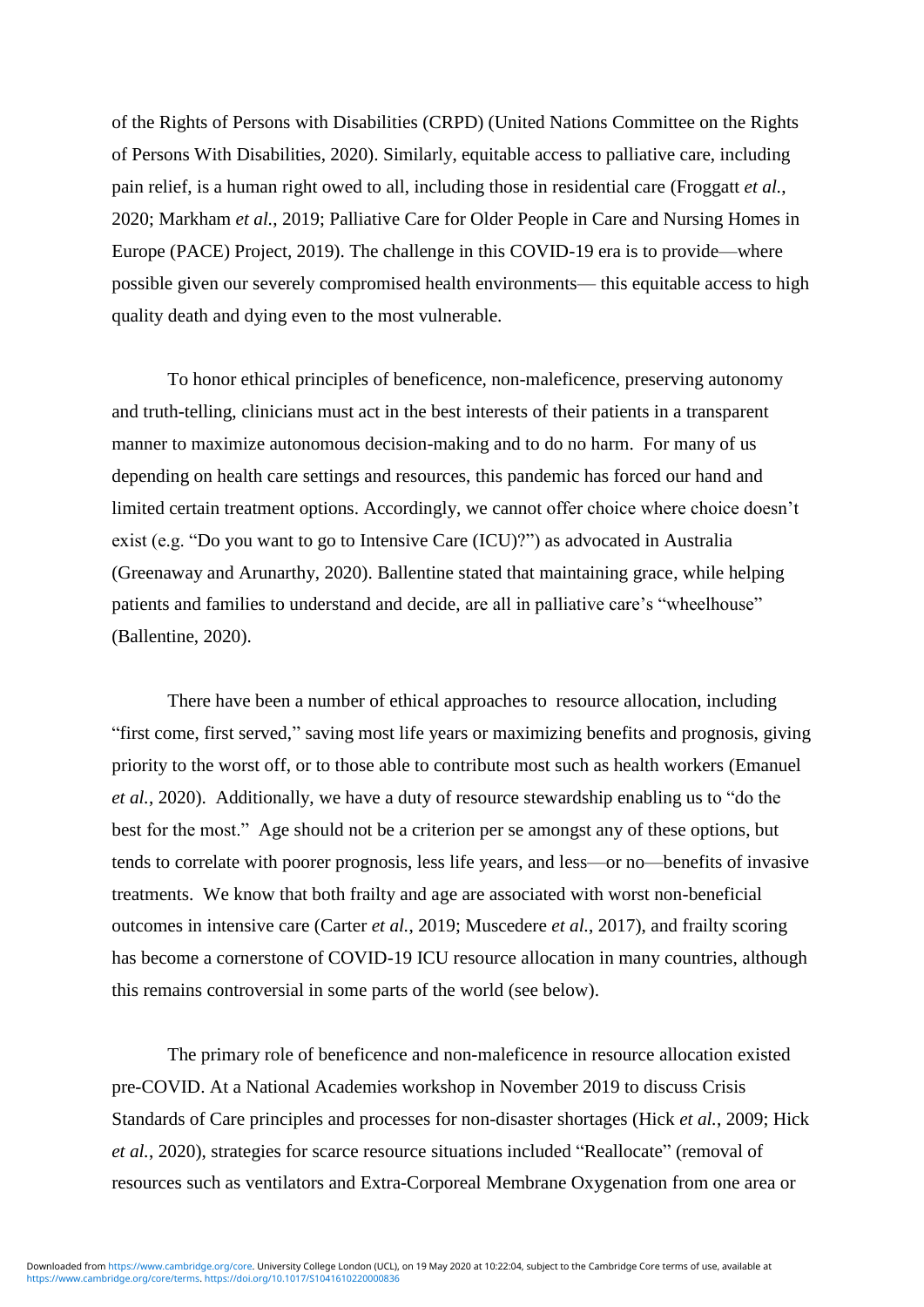patient and allocation to those with higher likelihood of benefit). Therefore, in the allocation process the older vulnerable person who is unlikely to benefit from ventilation is most likely to be diverted—but beneficently so—to palliative care. Understanding that such decisionmaking is driven by principles of beneficence may protect clinicians from the moral injury and distress (Greenberg *et al.*, 2020; Williamson *et al.*, 2020) incurred by resource-based ventilator rationing (Truog *et al.*, 2020). Moreover, if older people are diverted to palliative care for beneficent reasons, this is the message we wish to convey to patients and families.

Given this reality in the middle of a pandemic, we as providers need to be prepared, and we need to prepare patients and families. We need to ensure we are honoring patients' wishes, while also ensuring that they receive the appropriate level of care and treatment they need and desire. There is room despite this pandemic to honor the human right to expression of will and preferences, as articulated in Article 12, CRPD. In having conversations about goals of care, and preferences regarding code status, resuscitation, intubation, avoiding the Emergency Department or ICU, or other aggressive interventions associated with low likelihood of meaningful recovery, it is critical to let patients and proxies know what to expect.

To address these morally loaded and very delicate issues, the Dutch Association of Elderly Care Physicians, General Practitioners, Geriatricians, and Internal Medicine specialists issued on March 27, 2020, a practice guideline for triage decisions regarding admission of frail elderly with COVID-19 infection (or suspected) to hospitals, ICUs, or to offer home treatment. Advantages (e.g., more advanced treatment options including ICU care and medications) and disadvantages (e.g., increased risk of delirium, isolation, and functional decline) of hospitalization are outlined. It is recommended that treating physicians consider the prospects of rehabilitation following often burdensome hospitalization. It is well known that sarcopenia associated with prolonged hospital and ICU admission and mechanical ventilation results in mobility loss and functional decline often requiring intensive geriatric rehabilitation lasting up to 12 months. Negative respiratory effects of mechanical ventilation, provisionally called Corona Obstructive Lung Disease, and potential exacerbation of preexisting cognitive problems further add to the futility of ICU treatment. In order to assist decision-making regarding hospitalization, the guideline suggests using the Clinical Frailty Scale (CFS, Table 1) (Rockwood *et al.*, 2005). Those with scores between 6 (moderately frail) and 9 (terminally ill; mostly those who live in nursing homes) will not have enough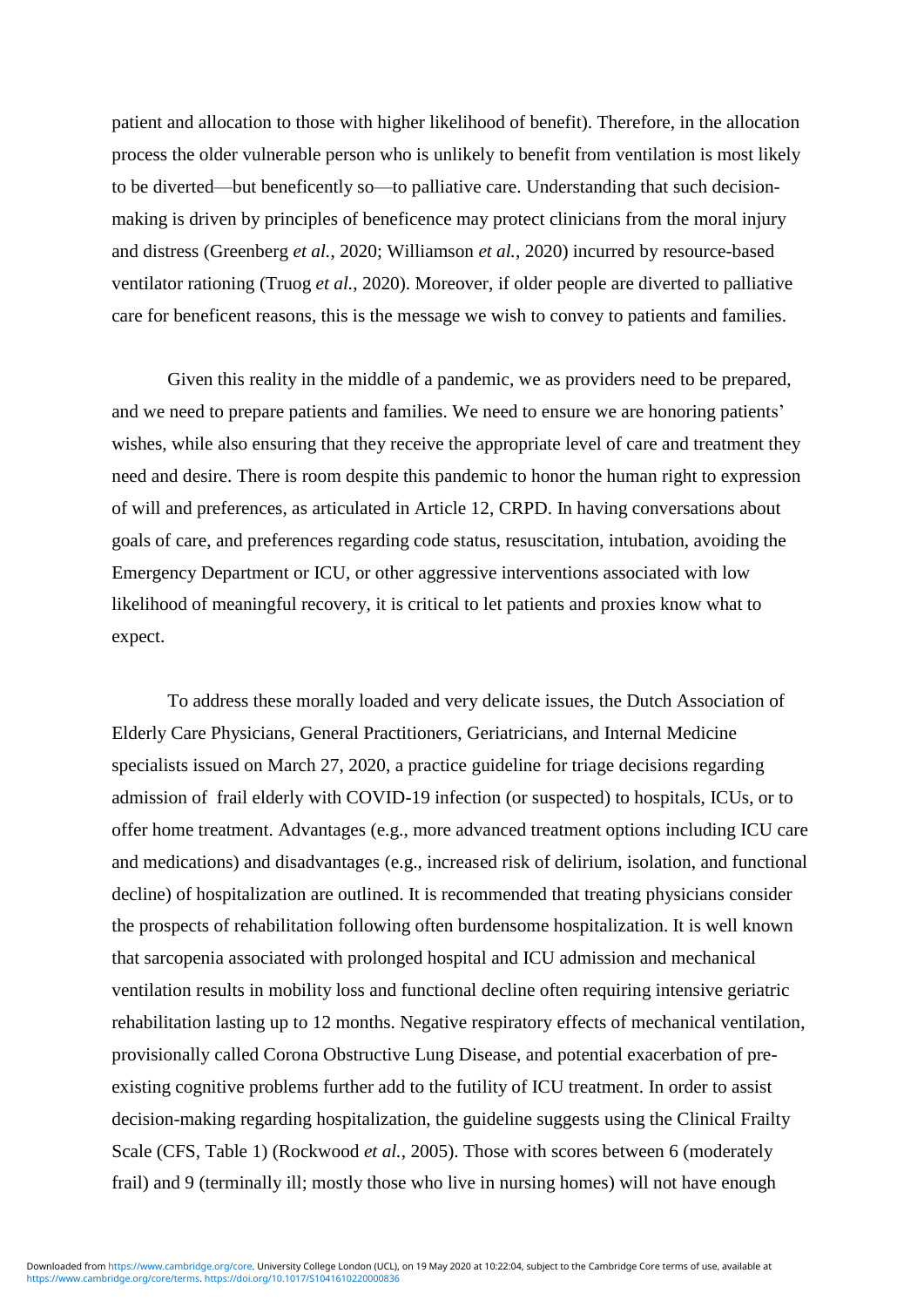reserve capacity to survive and will probably not benefit from hospital care. The benefits are unclear in those with CFS 4 or 5. However, shared decision making is always warranted with respect to personal wishes and preferences of the patient and proxies.

A similar process has been developed in the United Kingdom (UK) where the National Institute for Clinical Excellence has released guidance on admission to hospitals and ICU highlighting the importance of the CFS, taking a holistic approach to considering comorbidities and underlying health conditions. An initial suggestion that a CFS score of 5 be used as part of the decision-making process for ICU admission was met with justified objections from a range of stakeholders including organizations representing people with learning difficulties, dementia, and mental health problems. This led to the guidance being caveated with the statement "The CFS should not be used in younger people, people with stable long-term disabilities (e.g., cerebral palsy), learning disabilities, or autism. An individualized assessment is recommended in all cases where the CFS is not appropriate." Further national government guidance has not been issued, the suggestion being that these decisions are made and monitored at a local level. All acute hospitals in the UK have now established ethics panels to review individual cases and support staff making these difficult decisions.

In Belgium, a COVID-19 guideline for symptom control and clinical decision-making for nursing homes has been released (latest update March 25, 2020), endorsed by the Belgian Association for Gerontology and Geriatric and Crataegus (the Flemish organization responsible for education of the Coordinating and Advisory Physicians working in nursing homes). The document includes guidelines for symptom management specific to COVID-19 and risk-benefit analyses regarding hospitalization of nursing home residents, taking into account current ethical recommendations. Consistent with Australia, the Netherlands, and the UK, there are strong recommendations to use the CFS to guide decision-making, albeit using different cut-off scores. Specifically, residents with CFS scores of 8 or 9 should receive palliative care in the nursing home unless advance care planning indicates otherwise. For those with scores of 7, consultation should occur with the resident and/or family regarding palliative or supportive care in the nursing home, or supportive care in an acute geriatric hospital unit. Those with CFS scores less than 7 and two or more alarming symptoms (e.g., consciousness, respiratory rate, saturation level, pulse/blood pressure) are recommended for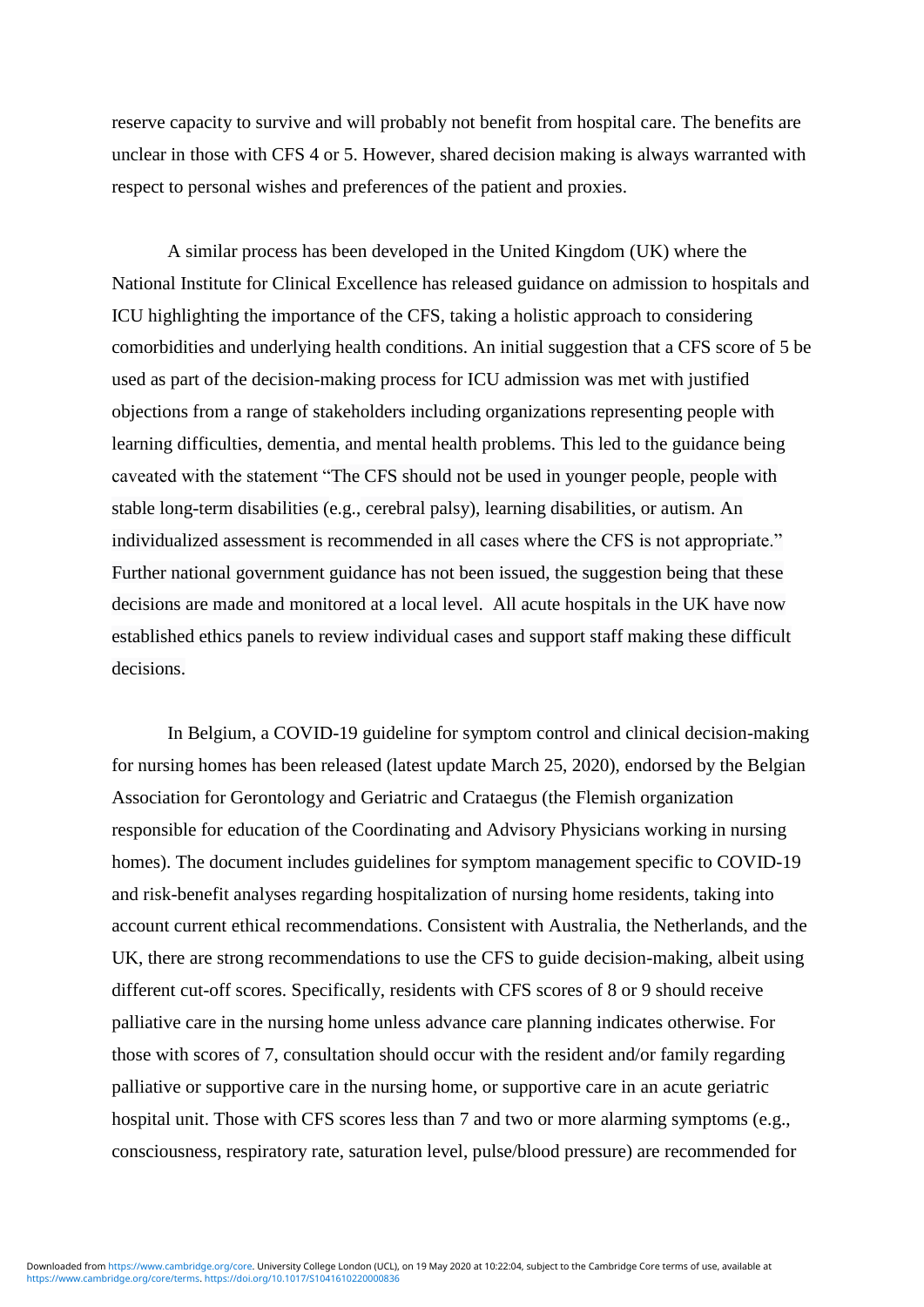hospital admission, taking into account advance care planning, wishes and preferences, in consultation with the Emergency Department.

Included in this Belgian guidance is ethical advice from the Belgian Society of Intensive Care Medicine concerning proportionality of critical care during the pandemic. This clearly states that "intensive care medicine should be reserved for patients in whom a good or at least acceptable outcome can be expected, after hospital discharge." It highlights the need for triage IF there is insufficient ICU capacity, although in Belgium so far this has not been the case, as ICU capacity has more than doubled to ensure sufficient capacity. Regarding age, the advice reads "although an increased age is associated with worse outcomes in COViD-19, age in isolation cannot be used for triage decisions, but should be integrated with other clinical parameters." It recommends early initiation of advance care planning (before ICU admission and before an acute phase) and advises against ICU admission for nursing home residents unless there is a clearly defined realistic therapeutic goal.

### **Advance care planning**

Advance care planning (ACP) is vital in the COVID-19 context because of the unpredictable and rapid deterioration seen in some patients, leaving little time to consult with the patient or family. ACP is a particularly pressing issue for people with dementia who may lack capacity to make these decisions for themselves.

Although harder to do in a pandemic, escalation and facilitation of ACP implementation has been the cornerstone of the pandemic response for countries such as Australia afforded the luxury of some preparation (Advance Care Planning Australia, 2020). In Dutch long-term care facilities, Elderly Care Physicians with a three-year specialist training program have long-lasting experiences with advance care planning conversations (Koopmans *et al.*, 2017). For every newly admitted resident, preferences and wishes regarding resuscitation, hospital admission, ICU treatment, and the existence of an ACP are established. Preferences are recorded in the medical file and regularly evaluated and adapted. In the COVID-era these discussions must be adapted since prognosis of hospitalization and ICU treatment are futile in frail elderly. In our Dutch experience, most older people agree not to be hospitalized and prefer to stay in their home environment. In Belgium, there has been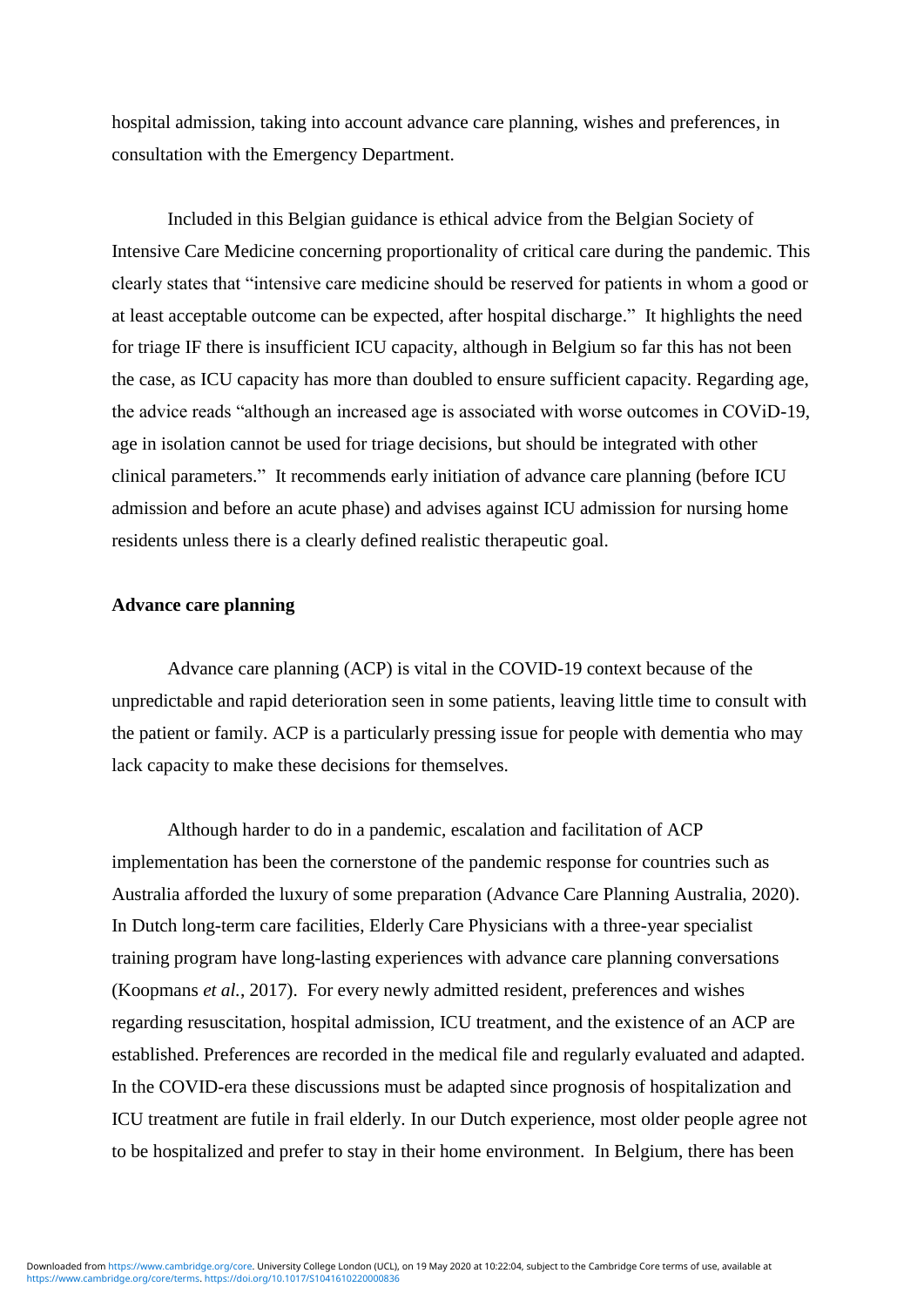an increase in advance care planning over the past few years in nursing homes, but there is still room for much improvement (Gilissen *et al.*, 2018).

To facilitate ACP, just as some advocate the use of the Surprise Question in dementia ("Would you be surprised if this patient were to die in the next 6-12 months") (Empowered Project, 2020; Markham *et al.*, 2019; White *et al.*, 2017), adjunctive use of the Supportive and Palliative Care Indicators Tool (Highet *et al.*, 2014) has been advocated in the COVID-19 pandemic to promote transparency and truthfulness in advance planning (Greenaway and Arunarthy, 2020).

One important consideration concerning ACP is that for people who have not had the opportunity to discuss and reflect on their wishes and preferences for end-of-life decisions pre-COVID, ACP might be biased toward the emotions and fears induced by the pandemic. Making advance directives without in-depth reflection and opportunities to discuss might be very difficult for people. Hence, sensitive and compassionate communication seem key, and organizations such as Center to Advance Palliative Care in the US have been making and distributing communication guidelines that might help with this. Capacity issues associated with impaired cognition and delirium complicate this further.

This pandemic has unfolded a lack of awareness among people about end-of-life decision-making. At least in Belgium, where euthanasia and palliative sedation are the two end-of-life practices that have received most attention in public forums over the past two decades, the lack of clarity around other end-of-life decisions such as non-treatment or withholding treatment (e.g., do-not-hospitalize or do-not-intubate) is surprising. The crisis is an opportunity to discuss these issues more openly and increase death literacy in the population, hopefully culminating in more authentic advance care planning in the future.

#### **Symptom management including palliative sedation**

In the Netherlands, the Dutch Association of Elderly Care Physicians issued treatment guidelines regarding the most prevalent symptoms in COVID patients such as dyspnea, pain, cough, delirium, nausea and vomiting, anxiety, and sleepiness. Similarly, in Belgium, the afore-mentioned nursing home document provides guidelines for pharmacological and non-pharmacological approaches to symptom management in line with existing guidelines for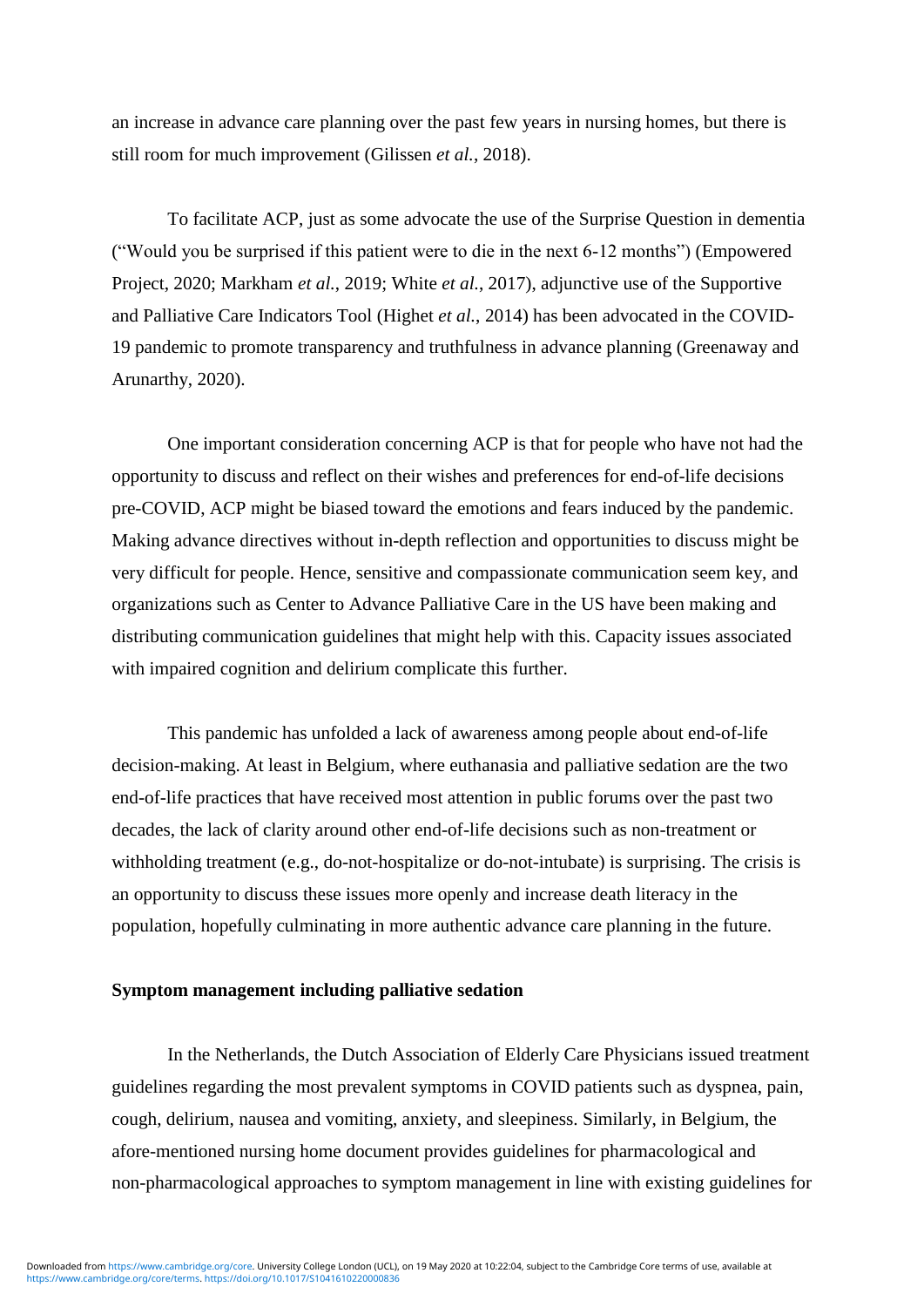symptom management in palliative care. Treatment of dyspnea, especially the so-called silent dyspnea, with saturation levels of 70% without visible signs, is an additional challenge. In these cases, treatment with oxygen supplemented by morphine is warranted. However, Dutch and Belgian long-term care facilities face shortages in oxygen supplies, which is a serious threat for optimal symptom management.

Additionally, there is often a need to apply palliative sedation. Palliative sedation involves the deliberate lowering of the patient's consciousness in the final stage of life in order to relieve "refractory symptoms" that cause unbearable suffering if conventional modes of treatment are ineffective or do not act quickly enough. Although there are no research data yet, it is expected that refractory dyspnea with concomitant anxiety and delirium in patients with dementia may require palliative sedation. There is also a risk of shortages of medication, especially midazolam, which is the first-choice benzodiazepine for palliative sedation. Guidelines advise diazepam or lorazepam as alternatives in such cases.

Real and potential shortages of medication, oxygen supplies and opioid driver pumps are relevant to all countries. As such, equal to the importance of ensuring adequate personal protective equipment (PPE) and ventilators, is the need to ensure an ongoing supply of equipment required to provide quality palliative care.

## **Voluntary assisted dying (VAD) and euthanasia**

If ever there was time for careful scrutiny of decision-making with regard to VAD, now is the time. Older people's perceptions of being a burden will be ever more salient, compounding depression, hopelessness, and loneliness, all of which may fuel VAD requests (Peisah *et al.*, 2019; Wand *et al.*, 2018).

So far, in the Netherlands, Belgium, and Australia, there are no signs of changing either VAD or euthanasia practice. Legislation remains the same. However, since the Corona crisis, the Netherlands' center of expertise on euthanasia has closed. It is not clear what the impact of this will be, but there may be a risk to those desperately seeking euthanasia who may resort to other alternatives. There are some anecdotes that some people purposively want to be infected by COVID in order to hasten death.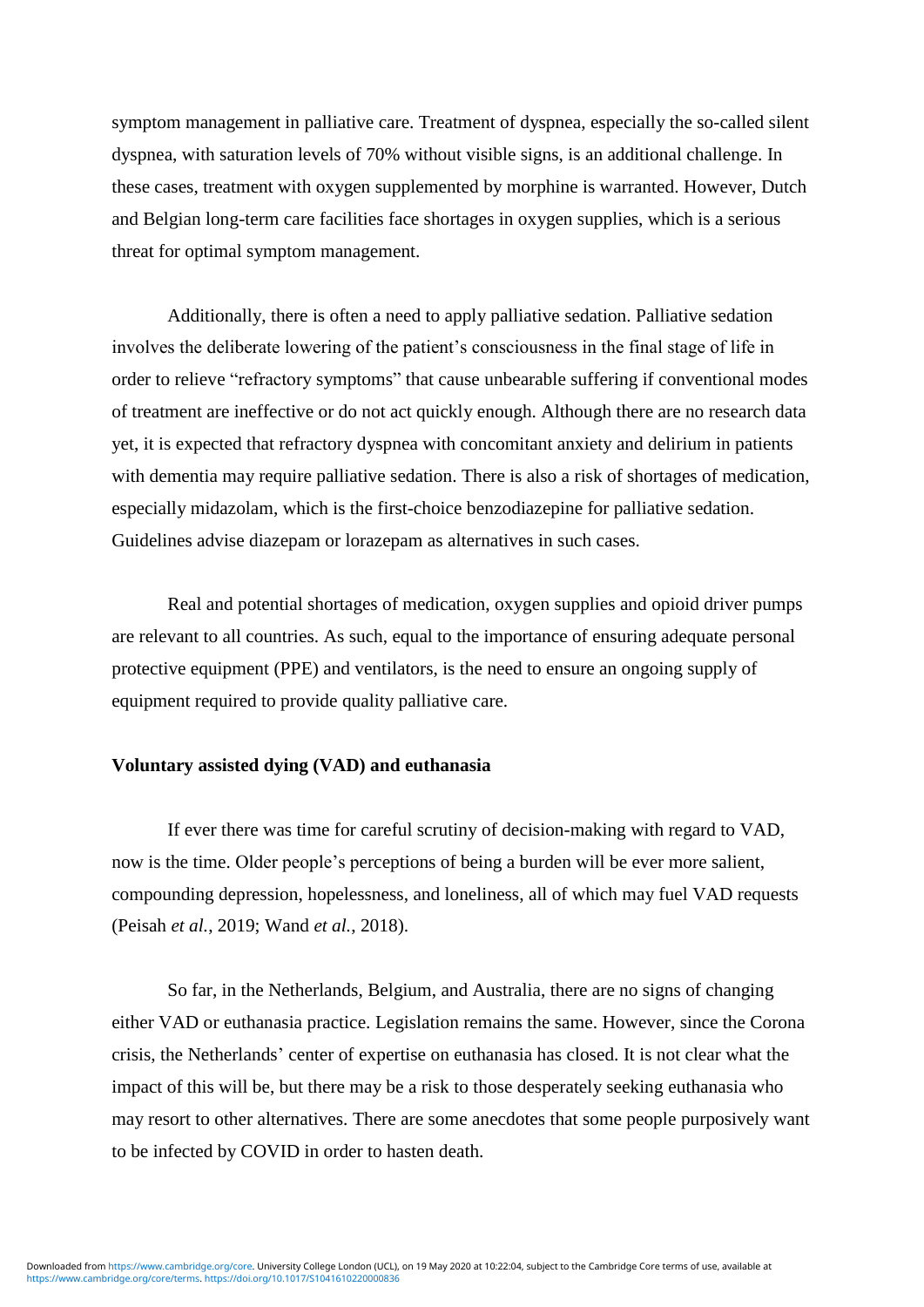In Belgium, there are currently no specific debates on euthanasia. Discussions center around non-treatment decisions, particularly whether age will be used as a triage for hospital or ICU admission. While current guidelines are clear that this is not the case, there is a lot of confusion in the media and public opinion, misinterpreting the intent that proportionate and dignified care is the aim for all. This is compounded by increasing outbreaks in long-term care facilities precipitating panic amongst the sector regarding insufficient resources and personnel to deal with the pandemic. These are urgent issues to address in Belgium.

#### **Long-term care facilities (nursing or care homes)**

Much of the care of older persons, particularly those with dementia, lies with long-term care facilities. Older patients approaching the end of life can be managed entirely in long-term care facilities without compromising either quality of care or survival (Hui *et al.*, 2014). The Dutch long-term care sector is fast transitioning former residential homes or other wards to either specific CORONA wards, with quarantine or hospice wards, to provide care for people admitted from their homes or discharged from hospitals. This is a major organizational operation.

On March 12, 2020, the Flemish government in Belgium, and on March 19, 2020, the Dutch government in the Netherlands excluded entry of family members from nursing homes as has been the case in Australia, US, and the UK. In the UK, the notion of more stringent "shielding" has been implemented for those considered extremely vulnerable, i.e., people undergoing chemotherapy for cancer or severe chronic obstructive pulmonary disease.

Exceptions to family visits are sometimes made for residents in a terminal stage; however, even then numbers of family members are highly restricted and touching infected residents precluded. There are now many stories of people dying alone or saying goodbye via iPads, the impact on residents and on bereaved families clearly evident. When patients die, the inability to go to a place of worship or gather for funerals makes it harder for families and communities to mourn and grieve.

These restrictions are placing an enormous toll on people with dementia who are isolated, socially disconnected, and do not understand COVID-imposed restrictions, culminating in challenging behaviors. Apart from unmet need from loneliness and need for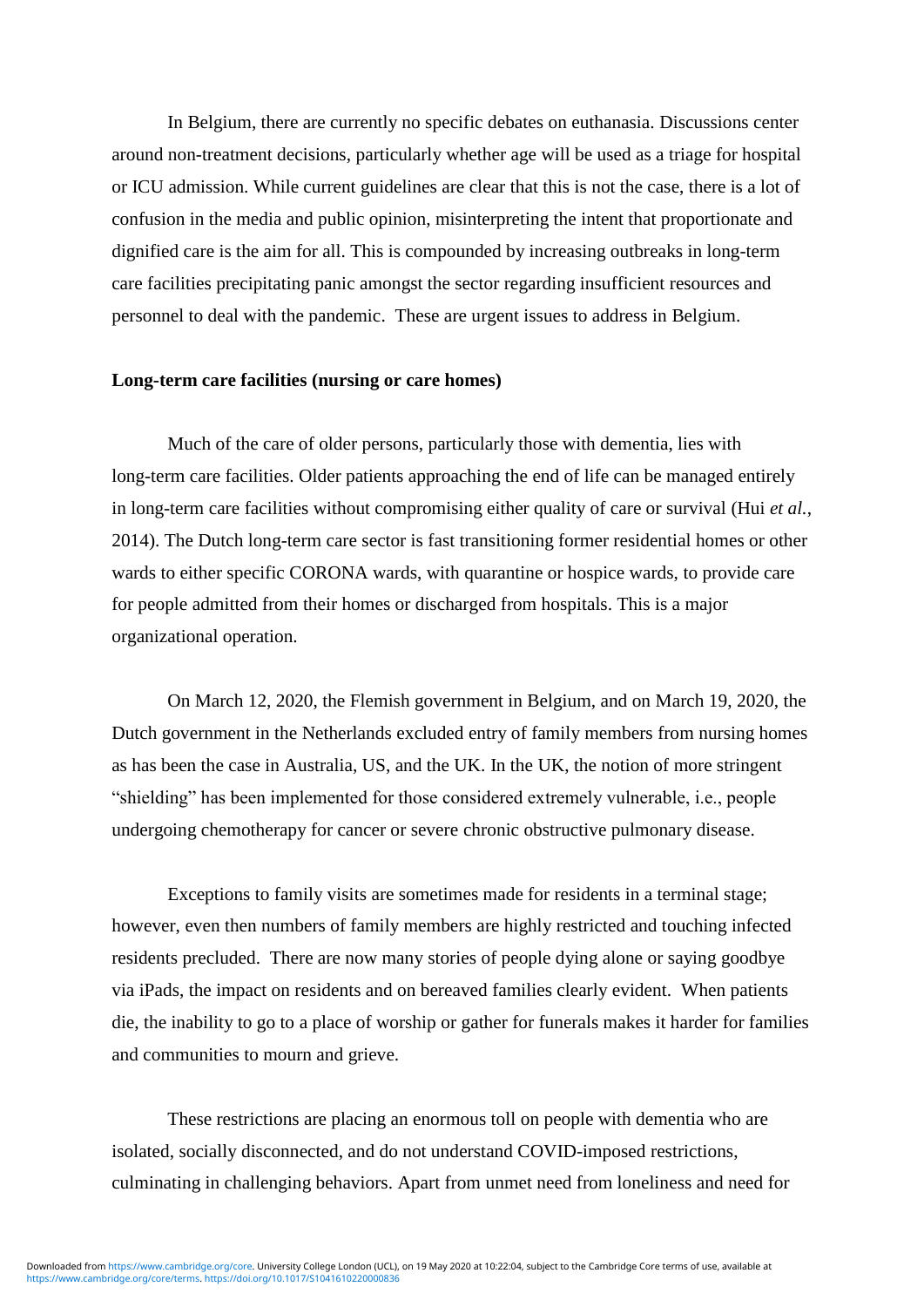intimacy, the sight of staff in PPE can be misinterpreted and frightening. Additionally, imposing social distancing including restriction to rooms is almost impossible to enforce amongst those with dementia. Notably, in the UK, the government released new guidance on Deprivation of Liberty safeguards that may be implemented to protect persons with dementia whose behavior (i.e., wandering) is putting themselves at risk of contracting COVID-19.

Around the world, solutions to these isolating measures have been to find alternative modes of communication. There has been an enormous increase in using technology for video conferencing in long-term care. Open air concerts, at the front doors and windows of facilities have been provided by spontaneous actions of volunteers. There are now also numerous technologies and multimedia options to allow remote attendance of funerals and memorials.

Professional caregivers equally require support. Working in the COVID-crisis is extremely burdensome and causes stress and anxiety, as does the moral distress associated with watching residents die who may not have otherwise died. Where available, facility psychologists offer support if needed and human resource departments have provided support tools such as online yoga-courses. An additional focus of concern has been adequate provision of PPE for and testing of staff of long-term facilities, often neglected in the rush to mobilize and support hospital-based services. Notably, on April 6, 2020, the Dutch Government initiated extra testing of health care professionals who work outside hospital settings. However, in Belgium, thus far the nursing home sector has received less attention than in the Netherlands, at least compared with the hospital and ICU sector. This is further aggravated by the fact that competencies are split across the national and regional governments in Belgium, making it difficult to make joint policies.

In Belgium, as with Australia (Royal Commission into Aged Care Quality and Safety, 2020), COVID-19 has exploded on a background of longstanding neglect of the nursing home sector and need for greater investment in such. In times of pandemics such as this, the weakest part of the health care system will be affected most. In Belgium, as in many countries in the world, care assistants are more present than nurses, and palliative care competences of staff could be improved (Froggatt *et al.*, 2017; Smets *et al.*, 2018). Notably in Belgium, a new Taskforce has been set up by the Flemish government (April, 9 2020), the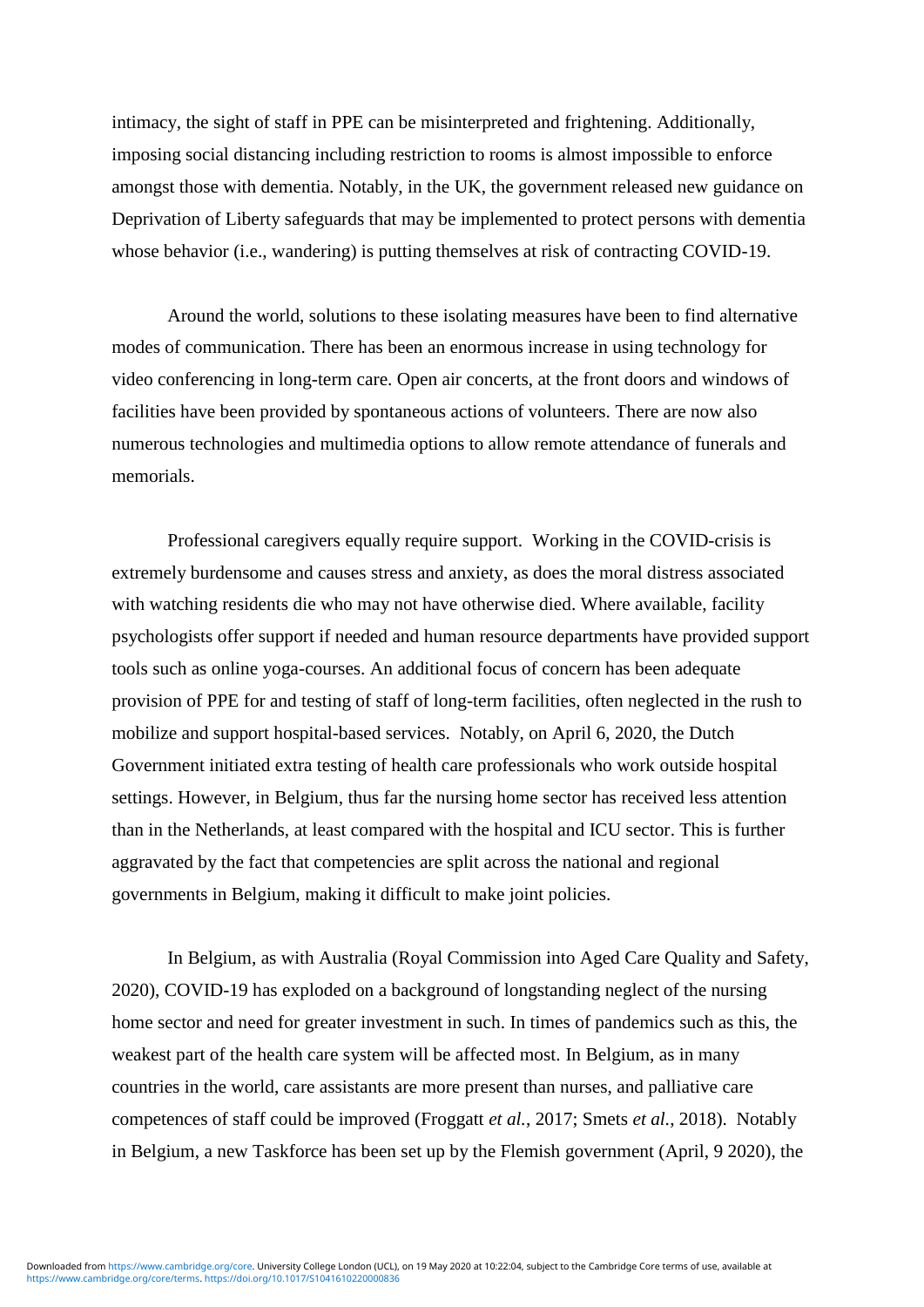innovative goals of which are to, amongst others, implement strategies to exchange personnel between different settings including hospitals and nursing homes.

# **Hospice and in-home dying**

Hospice programs continue in the pandemic, but the provision of hospice care has drastically changed. In some countries such as the UK where hospice care is predominantly provided by the charity sector, there are great concerns about how the loss of fundraising revenue may lead to closure of clinical services at a time of greatest need.

In the US, the bulk of hospice care is provided in the home setting. Community palliative care in the home is also available in Australia. We have previously advocated for the choice for those with dementia to remain at home, and die at home, or not (Sorinmade *et al.*, 2018), Notably, shifting hospice and palliative care resources to the community was a key finding in a recent review to inform practice in the pandemic (Etkind *et al.*, 2020 (in press)). In the US, multidisciplinary hospice team members (physicians, nurses, nurses' aides, pharmacists, social workers, chaplains, integrative therapists, volunteers) visit the patient and family in the patient's place of residence. Recognizing increased risk for both patient/family and hospice staff, internal protocols for hospice agencies now follow guidelines issued by the US Centers for Health & Human Services (Centers for Medicare and Medicaid Services) to protect health care workers who operate in the home and community from COVID-19, including identifying at-risk individuals, screening procedures, and PPE. In the US, statutory requirement for face-to-face encounters between patient and physicians to qualify for Medicare home health care has been waived and can now be conducted using telehealth (Centers for Medicare & Medicaid Services, 2020).

Dutch high care hospices, most of which are part of larger nursing home care organizations, keep on running. These hospices or palliative care units within long-term care facilities are predominantly run by elder care physicians with two-year additional training in palliative care. In Belgium, specialist palliative home care teams, largely funded by the government, are now providing most care via teleconsultations and are visiting patients less often at home or in the nursing homes.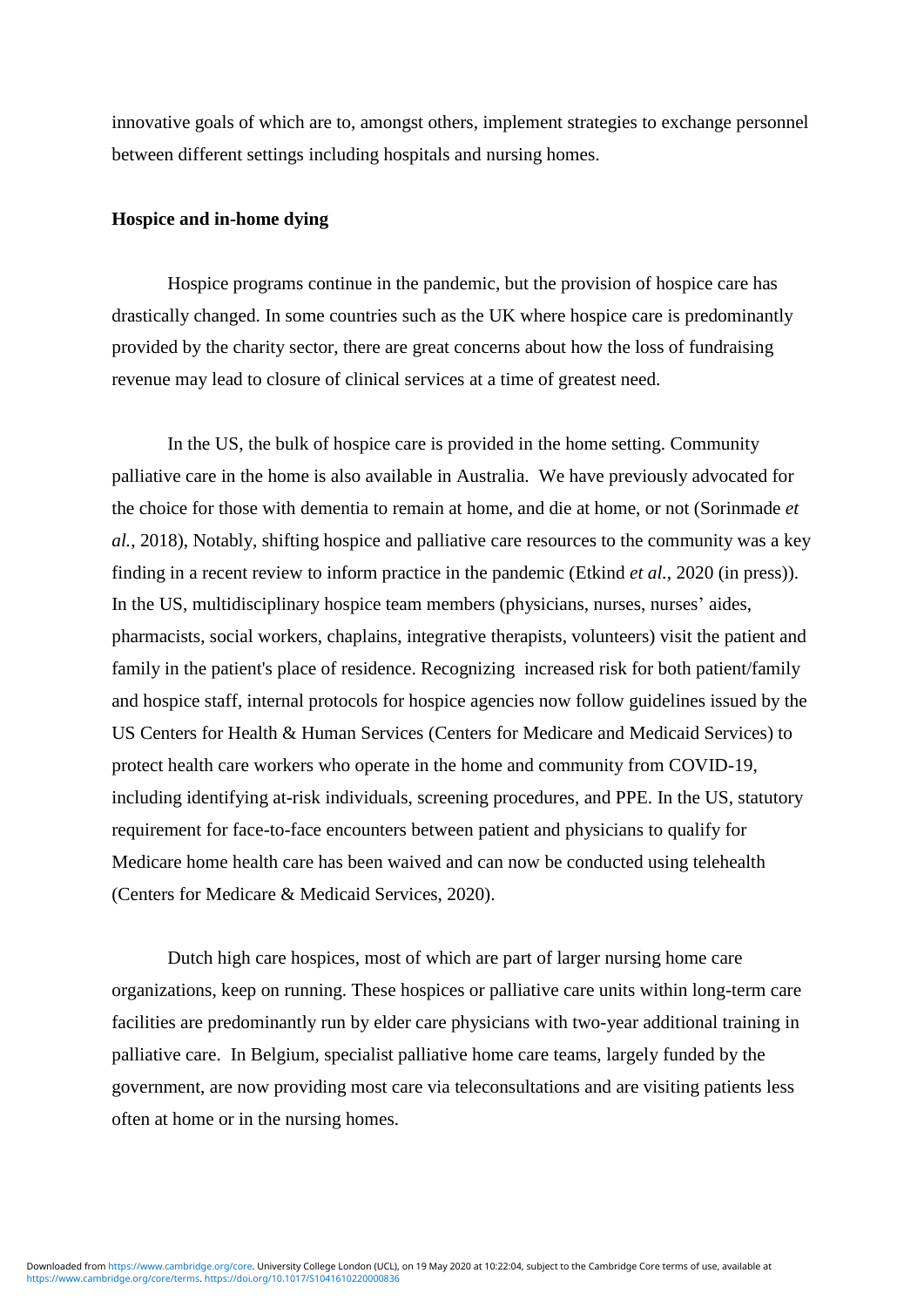The impact of necessary social exclusion applies equally, if not more, to hospice care. While telehealth can allow patients and providers to remain connected, access to technology may not be feasible for patients and caregivers, and this may add to stress and anxiety, particularly for those who need guidance with medications and other care strategies to manage end-of-life symptoms at home.

With regard to funding of such services, in the US Medicare pays for evaluation, management, and service provision by a physician or nurse practitioner, including payment for a number of non-face-to-face services such as care management services, remote patient monitoring services, and communication technology-based services. In Australia, new Medicare Benefits Schedule items have been created to facilitate telehealth provision. Made available to general practitioners, psychiatrists and other medical practitioners, nurse practitioners, and allied health providers, they are particularly suited to provision of homebased, nursing home, and hospice care. Dutch health insurance companies and the Dutch Government have guaranteed that all additional services and staffing will be reimbursed, stating that none of the long-term care facilities nor hospitals have to face bankruptcy.

# **Suggestions: How clinicians can provide quality care to our older patients in the COVID-19 pandemic**

- 1. Follow guidelines to flatten the curve of the disease including handwashing, social distancing, appropriate use of personal protective equipment, and maintaining screening and testing protocols (World Health Organization, 2020).
- 2. Embrace innovation such as telemedicine as an alternative to face-to-face visits to minimize disruption of care and services provided to patients, families, and caregivers.
- 3. Back to the drawing board: use biopsychosocial approaches to manage psychiatric conditions such as anxiety, depression, cognitive decline, and alcohol misuse.
- 4. Change work practices to manage workforce demand and supply such as dividing work between physicians that provide care to patients with COVID, and alternate, providing respite and support to each other. Have a low threshold for testing clinicians if the organization can support this.
- 5. Permanently adapt and refine procedures and treatment protocols based on new evidence and recommendations of professional organization; ensure organizational planning for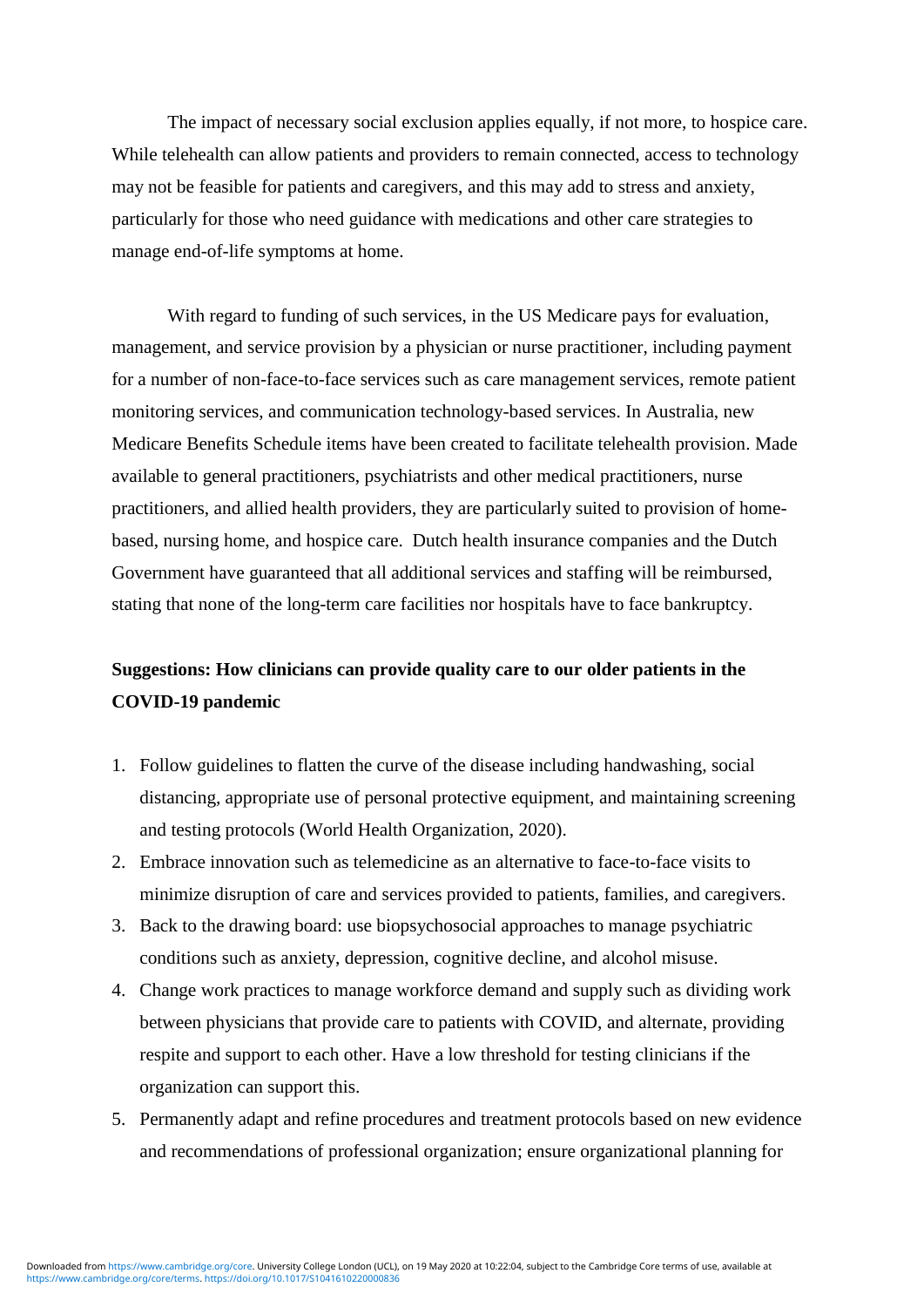maintenance of PPE and palliative care resources such as oxygen supplies, medication, and opioid driver pumps.

- 6. Play an important role in staff support, organizational, and crisis management teams of **facilities**
- 7. Strengthen cooperation and transmural collaboration between primary/community, hospital, and long-term care settings.
- 8. Be acutely conscious of the acute severing of social connectedness caused by COVID-19 at the most crucial time of end of life. Facilitate continuing social support of patients at the end of life using remote technologies.
- 9. Encourage advance care planning based on informed and shared decision making using remote technologies and other online resources (Empowered Project, 2020).
- 10. Prepare psychosocial and spiritual support for after the current crisis, for health care staff and family members of people who died during this COVID-19 period.

# **Conflict of interest**:

None

# **Acknowledgement**:

We thank Ms. Lori Solmonson for assistance with manuscript preparation and submission.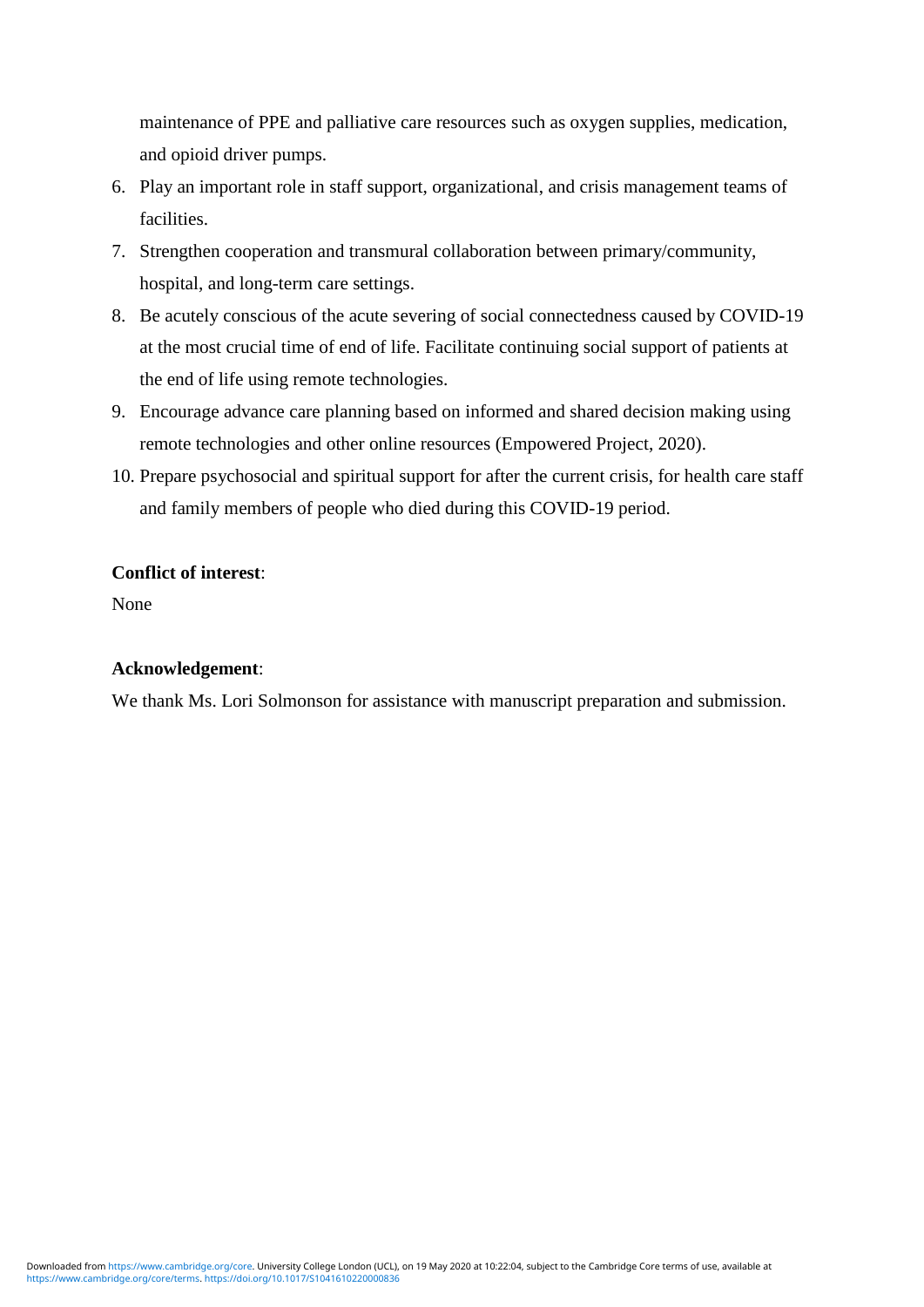# **References**

- **Advance Care Planning Australia** (2020). COVID -19: Is it time for Australians to make future medical decisions? [.https://www.advancecareplanning.org.au/get](https://www.advancecareplanning.org.au/get-involved/read-the-latest-advance-care-planning-news/article/2020/03/23/covid-19-is-it-time-for-australians-to-make-future-medical-decisions#/)[involved/read-the-latest-advance-care-planning-news/article/2020/03/23/covid-19-is](https://www.advancecareplanning.org.au/get-involved/read-the-latest-advance-care-planning-news/article/2020/03/23/covid-19-is-it-time-for-australians-to-make-future-medical-decisions#/)[it-time-for-australians-to-make-future-medical-decisions#/.](https://www.advancecareplanning.org.au/get-involved/read-the-latest-advance-care-planning-news/article/2020/03/23/covid-19-is-it-time-for-australians-to-make-future-medical-decisions#/)
- **Ballentine, J. M.** (2020). The Role of Palliative Care in a COVID-19 Pandemic (blog). The California State Univesity Shiley Institute for Palliative Care[.https://csupalliativecare.org/palliative-care-and-covid-19/.](https://csupalliativecare.org/palliative-care-and-covid-19/) accessed: April 3, 2020.
- **Carter, H. E.***, et al.* (2019). Factors associated with non-beneficial treatments in end of life hospital admissions: a multicentre retrospective cohort study in Australia. *BMJ Open*, 9, e030955. doi: 10.1136/bmjopen-2019-030955.
- **Centers for Medicare & Medicaid Services** (2020). Coronavirus Disease 2019. Baltimore, MD: U.S. Centers for Medicare & Medicaid Services[.https://www.cms.gov/.](https://www.cms.gov/)
- **Emanuel, E. J.***, et al.* (2020). Fair Allocation of Scarce Medical Resources in the Time of Covid-19. *N Engl J Med*. doi: 10.1056/NEJMsb2005114.
- **Empowered Project** (2020). End of Life Video. Capacity Australia.
- **Etkind, S. N.***, et al.* (2020 (in press)). The role and response of palliative care and hospice services in epidemics and pandemics: a rapid review to inform practice during the COVID-19 pandemic. *Journal of Pain and Symptom Management*. doi: 10.1016/j.jpainsymman.2020.03.029.
- **Froggatt, K.***, et al.* (2017). Palliative Care Development in European Care Homes and Nursing Homes: Application of a Typology of Implementation. *J Am Med Dir Assoc*, 18, 550 e557-550 e514. doi: 10.1016/j.jamda.2017.02.016.
- **Froggatt, K. A., Moore, D. C., Van den Block, L., Ling, J., Payne, S. A. and Pace consortium collaborative authors on behalf of the European Association for Palliative Care** (2020). Palliative Care Implementation in Long-Term Care Facilities: European Association for Palliative Care White Paper. *J Am Med Dir Assoc*. doi: 10.1016/j.jamda.2020.01.009.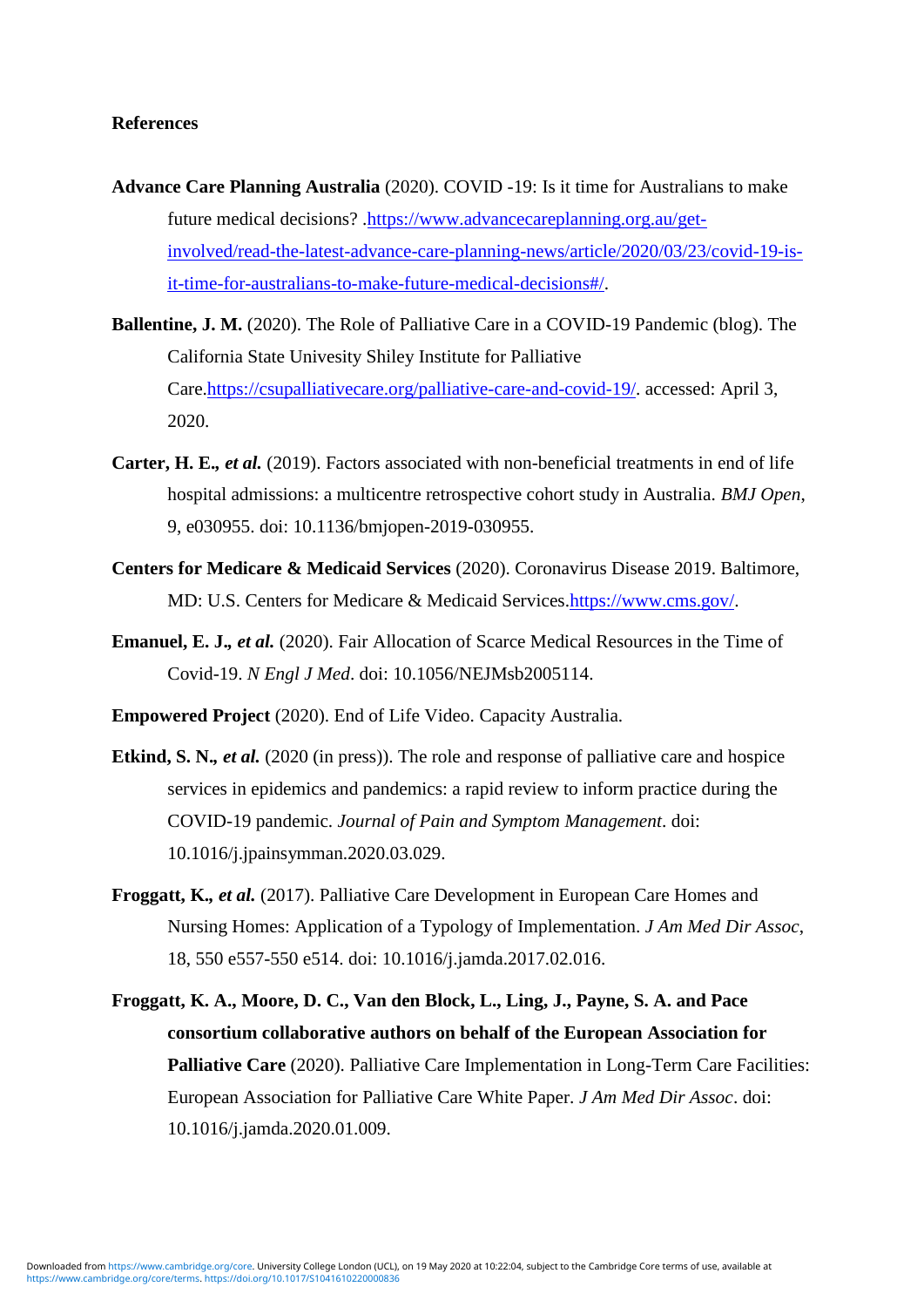- **Gilissen, J.***, et al.* (2018). How to achieve the desired outcomes of advance care planning in nursing homes: a theory of change. *BMC Geriatr*, 18, 47. doi: 10.1186/s12877-018- 0723-5.
- **Greenaway, S. and Arunarthy, S.** (2020). Clinical Ethics and Sound Clinical Decision Making in the Context of the Covid19 Pandemic. Western Sydney Local Health District (personal communication).
- **Greenberg, N., Docherty, M., Gnanapragasam, S. and Wessely, S.** (2020). Managing mental health challenges faced by healthcare workers during covid-19 pandemic. *BMJ*, 368, m1211. doi: 10.1136/bmj.m1211.
- **Hick, J. L., Barbera, J. A. and Kelen, G. D.** (2009). Refining surge capacity: conventional, contingency, and crisis capacity. *Disaster Med Public Health Prep*, 3, S59-67. doi: 10.1097/DMP.0b013e31819f1ae2.
- **Hick, J. L., Hanfling, D., Wynia, M. K. and Pavia, A. T.** (2020). Duty to Plan: Health Care, Crisis Standards of Care, and Novel Coronavirus SARS-CoV-2. NAM Perspectives (discussion paper). Washington, DC.: National Academy of Medicine.
- **Highet, G., Crawford, D., Murray, S. A. and Boyd, K.** (2014). Development and evaluation of the Supportive and Palliative Care Indicators Tool (SPICT): a mixedmethods study. *BMJ Support Palliat Care*, 4, 285-290. doi: 10.1136/bmjspcare-2013- 000488.
- **Hui, E.***, et al.* (2014). A new model for end-of-life care in nursing homes. *J Am Med Dir Assoc*, 15, 287-289. doi: 10.1016/j.jamda.2013.11.019.
- **Koopmans, R., Pellegrom, M. and van der Geer, E. R.** (2017). The Dutch Move Beyond the Concept of Nursing Home Physician Specialists. *J Am Med Dir Assoc*, 18, 746- 749. doi: 10.1016/j.jamda.2017.05.013.
- **Markham, S., Jessop, T. and Peisah, C.** (2019). Death, dying and dementia a pivotal role for the GP. *Med Today*, 20, 10-17.
- **Muscedere, J.***, et al.* (2017). The impact of frailty on intensive care unit outcomes: a systematic review and meta-analysis. *Intensive Care Med*, 43, 1105-1122. doi: 10.1007/s00134-017-4867-0.
- **Palliative Care for Older People in Care and Nursing Homes in Europe (PACE) Project** (2019). PALLIATIVE CARE FOR DIGNITY IN OLD AGE: Addressing the Needs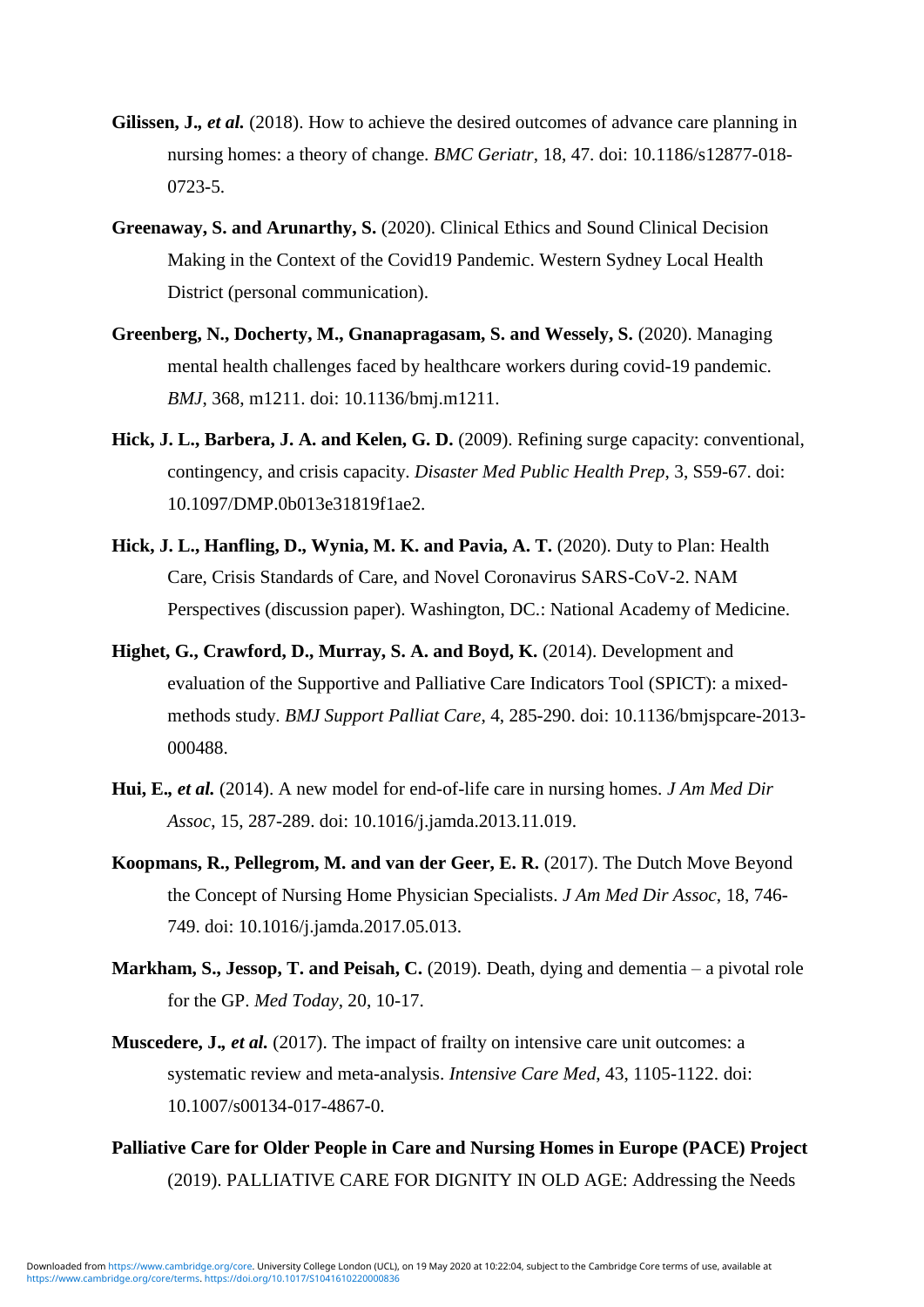of Older People in Long-Term Care Facilities in

Europe[.http://www.eupace.eu/publication/pace-policy-recommendations-palliative](http://www.eupace.eu/publication/pace-policy-recommendations-palliative-care-dignity-old-age)[care-dignity-old-age.](http://www.eupace.eu/publication/pace-policy-recommendations-palliative-care-dignity-old-age)

- **Peisah, C.** (2018). The palliative psychiatrist: end of life care in the nursing home (abstract). World Psychiatric Association. Thematic Congress, Innovation in Psychiatry: Effective Interventions for Health and Society Melbourne, VIC, Australia.
- **Peisah, C., Sheahan, L. and White, B. P.** (2019). Biggest decision of them all death and assisted dying: capacity assessments and undue influence screening. *Intern Med J*, 49, 792-796. doi: 10.1111/imj.14238.
- **Rockwood, K.***, et al.* (2005). A global clinical measure of fitness and frailty in elderly people. *CMAJ*, 173, 489-495. doi: 10.1503/cmaj.050051.
- **Royal Commission into Aged Care Quality and Safety** (2020). Interim Report. Commonwealth of Australia[.https://agedcare.royalcommission.gov.au/publications/Pages/interim](https://agedcare.royalcommission.gov.au/publications/Pages/interim-report.aspx)[report.aspx.](https://agedcare.royalcommission.gov.au/publications/Pages/interim-report.aspx) accessed: April 10, 2020.
- **Ruan, S.** (2020). Likelihood of survival of coronavirus disease 2019 (comment, published online). *Lancet Infect Dis*. doi: [https://doi.org/10.1016/S1473-3099\(20\)30257-7.](https://doi.org/10.1016/S1473-3099(20)30257-7)
- **Smets, T.***, et al.* (2018). The palliative care knowledge of nursing home staff: The EU FP7 PACE cross-sectional survey in 322 nursing homes in six European countries. *Palliat Med*, 32, 1487-1497. doi: 10.1177/0269216318785295.
- **Sorinmade, O. A., Peisah, C. and Jackman , J.** (2018). Remaining at home with dementia: not 'one size fits all' *BJPsych Bull*, April.
- **Stirling, C.** (2020). Re: Covid-19: control measures must be equitable and inclusive (letter to Editor). *BMJ*, 368.
- **Truog, R. D., Mitchell, C. and Daley, G. Q.** (2020). The Toughest Triage Allocating Ventilators in a Pandemic. *N Engl J Med*. doi: 10.1056/NEJMp2005689.
- **United Nations Committee on the Rights of Persons With Disabilities** (2020). Convention on the Rights of Persons with Disabilities. United Nations: Office of the High Commissioner, Human Rights[.https://www.ohchr.org/EN/HRBodies/CRPD/Pages/ConventionRightsPersons](https://www.ohchr.org/EN/HRBodies/CRPD/Pages/ConventionRightsPersonsWithDisabilities.aspx) [WithDisabilities.aspx.](https://www.ohchr.org/EN/HRBodies/CRPD/Pages/ConventionRightsPersonsWithDisabilities.aspx) accessed: April 9, 2020.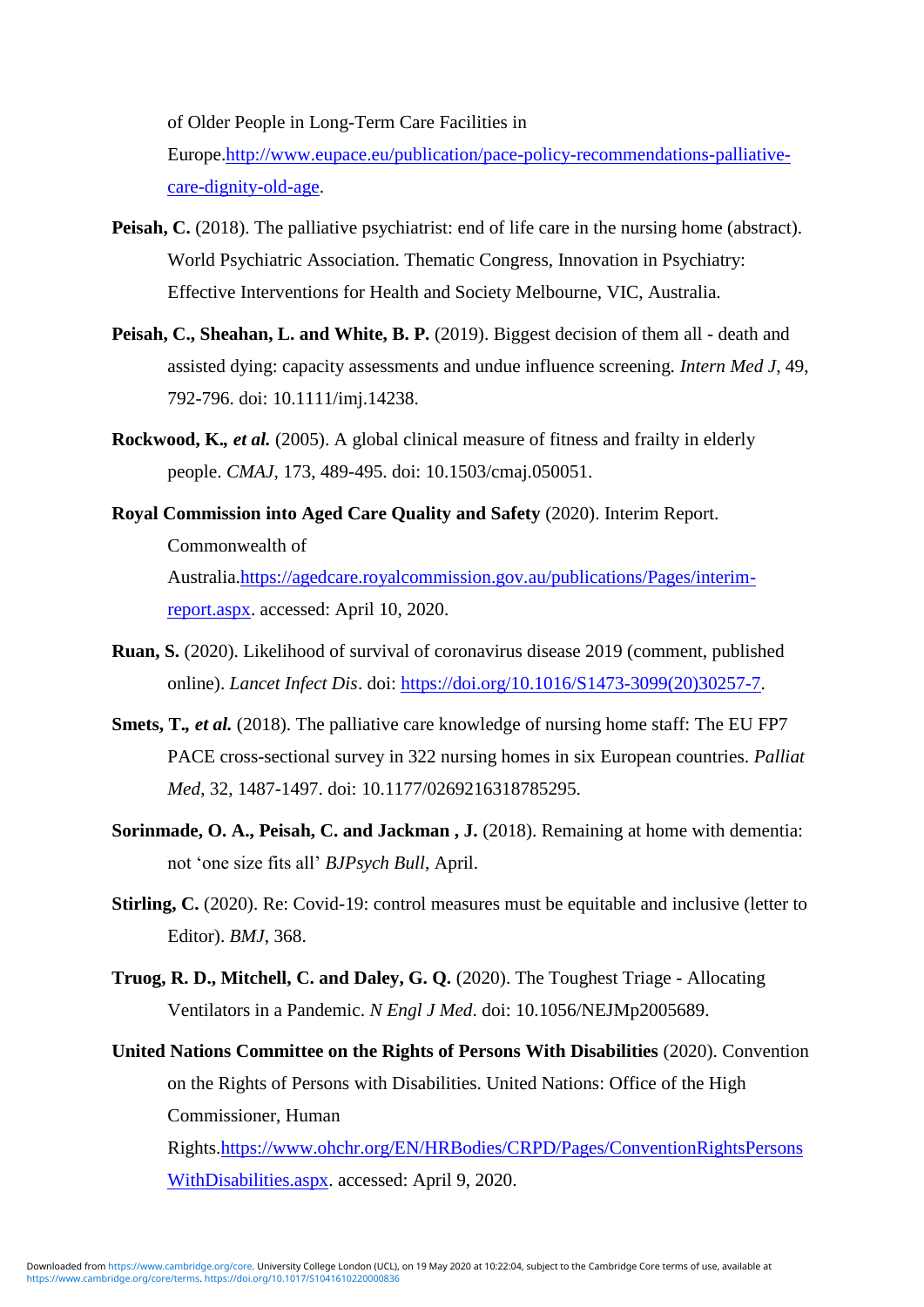- **van den Brink, A. M. A., Gerritsen, D. L., de Valk, M. M. H., Oude Voshaar, R. C. and Koopmans, R.** (2017). Characteristics and health conditions of a group of nursing home patients with mental-physical multimorbidity - the MAPPING study. *Int Psychogeriatr*, 29, 1037-1047. doi: 10.1017/S1041610217000230.
- **Wand, A. P. F., Peisah, C., Draper, B. and Brodaty, H.** (2018). Nexus between elder abuse, suicide, and assisted dying: the importance of relational autonomy and undue influence [online]. *Macquarie Law Journal*, 18, 79-92.
- **White, N., Kupeli, N., Vickerstaff, V. and Stone, P.** (2017). How accurate is the 'Surprise Question' at identifying patients at the end of life? A systematic review and metaanalysis. *BMC Med*, 15, 139. doi: 10.1186/s12916-017-0907-4.
- **Williamson, V., Murphy, D. and Greenberg, N.** (2020). COVID-19 and experiences of moral injury in front-line key workers. *Occup Med (Lond)*. doi: 10.1093/occmed/kqaa052.
- **World Health Organization** (2020). Infection Prevention and Control Guidance for Long-Term Care Facilities in the Context of COVID-19: Interim Guidance 21 March 2020. Geneva, Switzerland: WHO[.https://apps.who.int/iris/bitstream/handle/10665/331508/WHO-2019-nCoV-](https://apps.who.int/iris/bitstream/handle/10665/331508/WHO-2019-nCoV-IPC_long_term_care-2020.1-eng.pdf)[IPC\\_long\\_term\\_care-2020.1-eng.pdf.](https://apps.who.int/iris/bitstream/handle/10665/331508/WHO-2019-nCoV-IPC_long_term_care-2020.1-eng.pdf)
- **Zhou, F.***, et al.* (2020). Clinical course and risk factors for mortality of adult inpatients with COVID-19 in Wuhan, China: a retrospective cohort study. *Lancet*, 395, 1054-1062. doi: 10.1016/S0140-6736(20)30566-3.